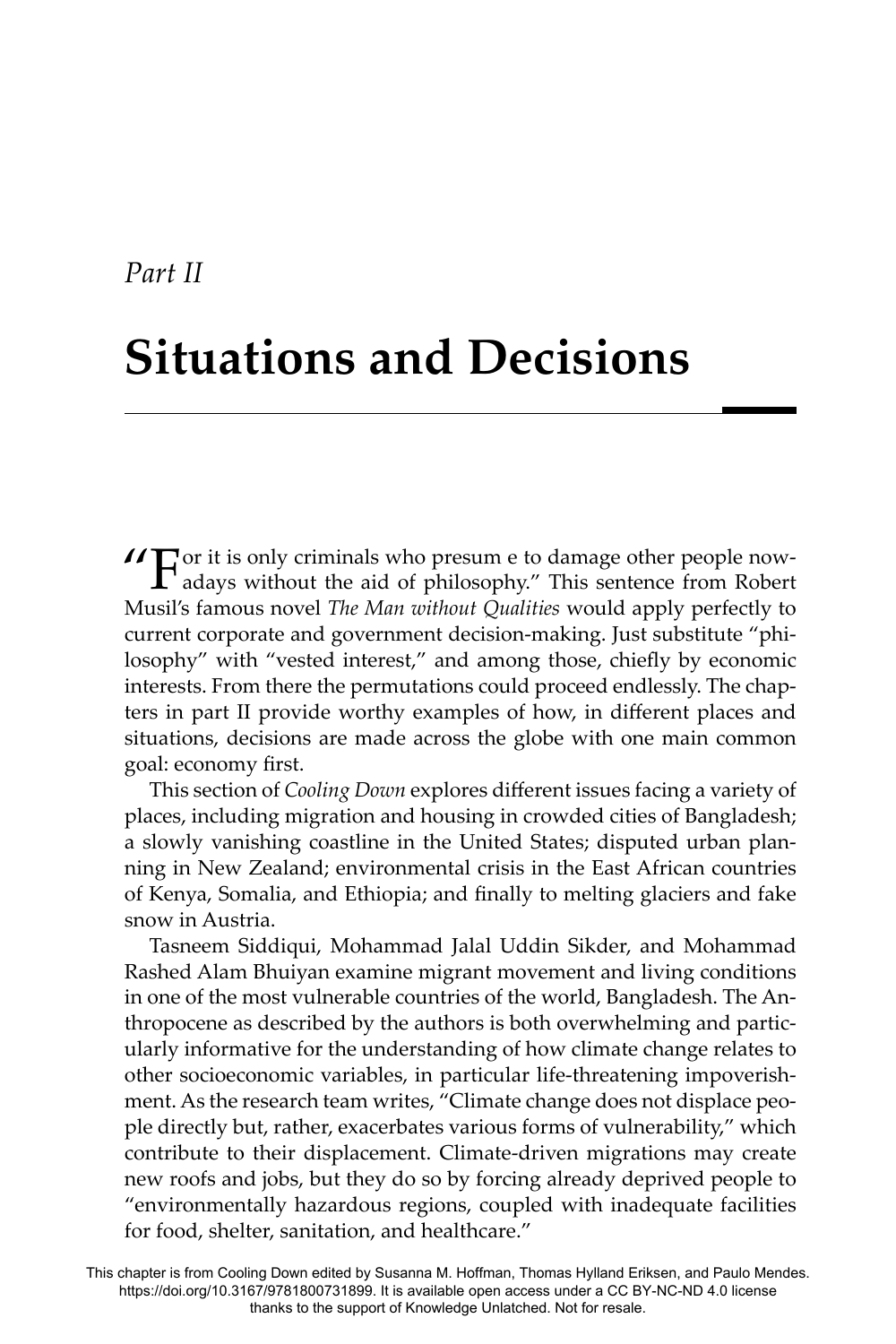The chapter authored by Brian Orland, Meredith Welch-Devine, and Micah Taylor reveals that issues of social inequality occur everywhere, but not in the same manner. Their research details how people, compelled into forced displacement directly following increasingly intense hurricanes, on the coast of Georgia, United States, perceive the transpiring climatic phenomena, envision the near future, and calculate forms of adaptation. What in Bangladesh is a matter of survival instead entails concerns of well-being and freedom of choice in Georgia. The decision on whether to move or not involves not only the effects of climate change but also distinctions of income, gender, education, and age.

Based on very long fieldwork, Paul Schneider and Bruce Glavovic offer a brimming description of how residents of the Coromandel Peninsula, Aotearoa New Zealand, deal with ongoing climate change manifestations. Coromandel is inhabited by people of European and Maori descent. It is a place, therefore, in which different worldviews are ingrained. In addition, some of the villages on the peninsula swell by some 600 percent during summer. Contested interests on land ownership, urban planning, culturally diverse landscape features, coastal erosion, erratic local authorities and policies, sea level rise, and disputed access to the seafront and beaches contribute for continuously deferred actions and decisionmaking concerning the evolving effects of global warming. Here the present and looming climate conundrum is the outcome, not merely in terms of inequalities in status and income, but also in social and cultural complexities, native and colonial, resident and tourist, leisure and labor, and tottering contestation.

Africa is notable in its exposure to climate change. Severe droughts and concomitant infestations of locusts, deforestation, and a growing number of overpopulated cities contribute to this situation. Meanwhile, as in Bangladesh, poverty and all forms of power privation tremendously magnifies virtually all imaginable climate change consequences. A. Peter Castro brings to us "tales of conflict and displacement" taking place in Kenya, Somalia, and Ethiopia. In Kenya, green policies such as those related to carbon sequestrating are justifying unjust initiatives and indubitably harkening to colonial pasts. In Somalia and Ethiopia, where both droughts and floods are occurring more frequently, millions have recently been displaced, and famine lingers. At the same time, global "environmental refugees" actually propelled by such dire circumstances are yet devoid of legal status and are yet being portrayed by the media as political or economic refugees or, worse, human invaders.

As temperatures in the Alps continue to climb, causing glacier melt, the government of Austria is trying to keep winter tourists coming, a major asset in their economy, by creating manufactured snow. Herta Nöbauer's